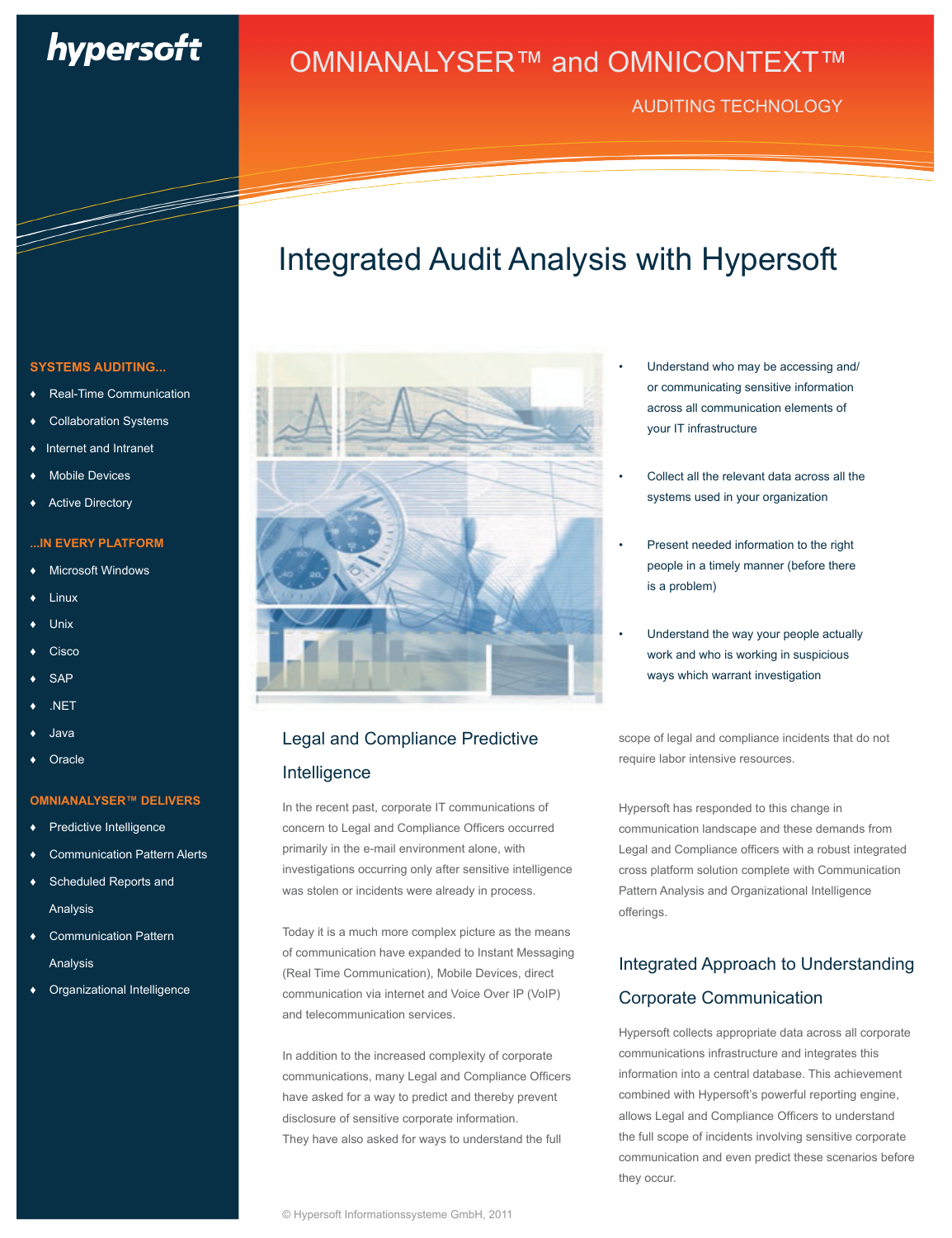# hypersoft

TECHNOLOGY BRIEFING

#### **OMNIANALYSER™**

OmniAnalyser™ delivers comprehensive quality of service and compliance information on enterprise IT business processes, based on our unique knowledge of best practices in service auditing. Deployed across a broad variety of platforms and communication techniques, it is positioned as a unified out-of-the-box solution for auditing information on a global scale across large distributed environments.

### **OMNICONTEXT™**

OmniContext™ is designed to collect, consolidate, and analyse a wide range of distributed data sources to create a comprehensive view and detailed understanding of transaction-based activities in large organizations. The entire cycle of data collection, consolidating and reporting to the end users is fully automated. It can also operate as middleware, processing data for use with other applications.

## OmniAnalyser™ and OmniContext™ Technical Overview

OmniAnalyser™ and OmniContext™ are client-server software applications which analyse IT-based communication and relational databases to provide Enterprise Reporting and Business Process Analysis in virtually any scenario. OmniAnalyser™ is a distributed application that collects data from servers organization wide, and consolidates this data in a central SQL database. Robust representations of this data can then be viewed on a password-protected website through a web browser or published automatically on a scheduled basis to defined recipients and/or published to appropriate locations on the network.

OmniAnalyser™ consists of two primary structural components: OmniAnalyser™ and OmniAgent. OmniAgents constitute the data collection components of OmniAnalyser™ and are responsible for receiving requests for data, pre-processing the collected data locally and then transferring this data in compressed format to the OmniAnalyser™ Integration Server. OmniAgents collect data locally from every server involved in the analysis process and can be installed locally on production servers or query production servers remotely.

OmniAgents complete recurrent tasks internally and on demand tasks as dictated by the OmniAnalyser™ Integration Server. Requests for data are sent via e-mail to the OmniAgents by the OmniAnalyser™ Integration Server. OmniAgents reply to these requests by e-mailing the required data extracts in reduced format. The OmniAnalyser™ Integration Server processes this data and inserts it appropriately into its central database. Reports are then published dynamically from the Integration Server Central Database in scheduled, ad-hoc or custom reporting formats.

### OmniAnalyser™ Architecture